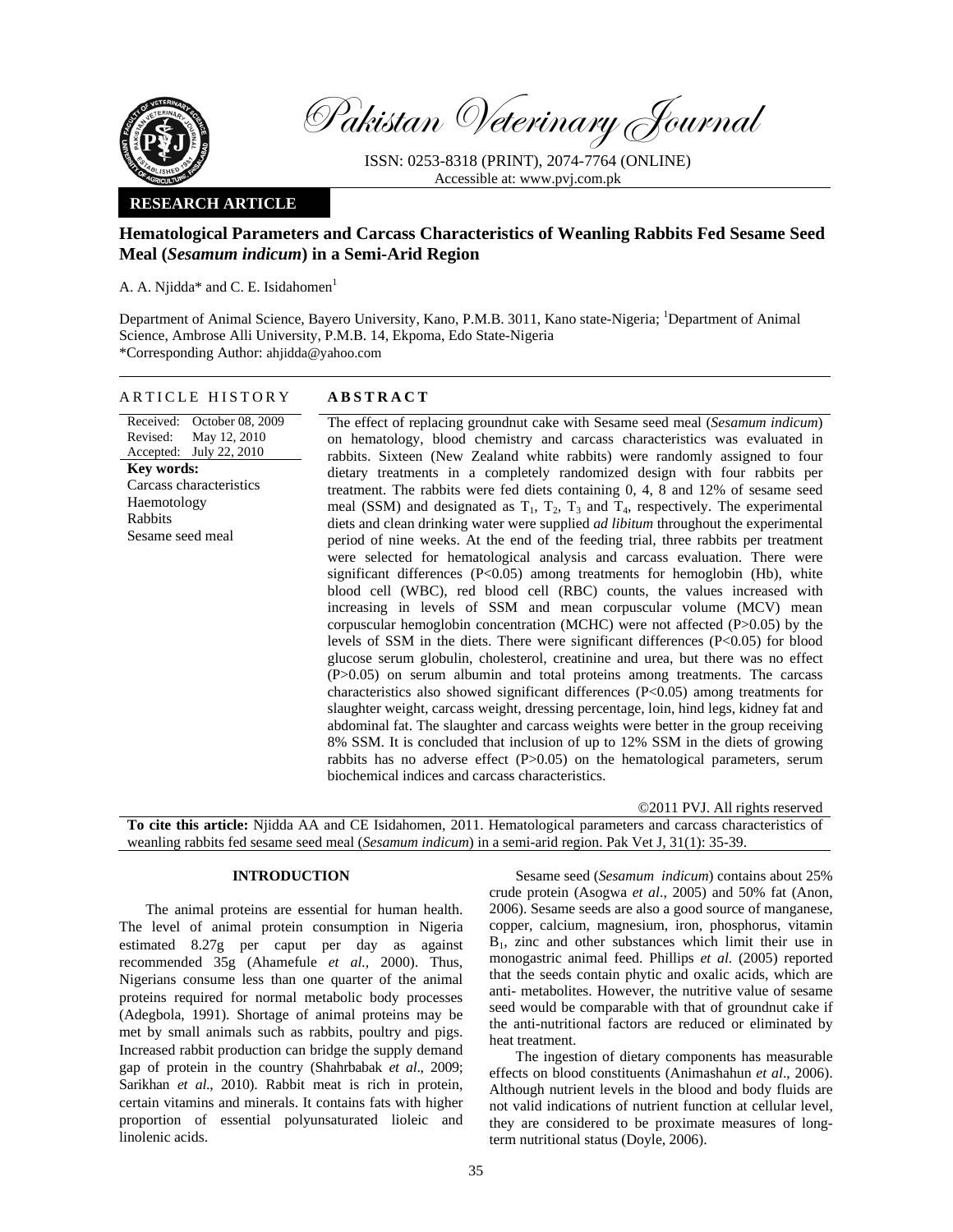Hematological values are widely used to determine systemic relationship and physiological/pathological adaptations including the evaluation of general health condition and diagnosis and prognosis of various types of animals diseases (Shah *et al.,* 2007). The knowledge of the hematological reference values in the rabbits, like many other livestock, cannot be overemphasized since the values could help in associating certain inherent resistant to infection (Svoboda *et al.,* 2005). A lot of work has been carried out on the blood parameters of various domestic animals and livestock (Ahamefule *et al.,* 2006). The present study was conducted with the aim of assessing the blood parameters and carcass characteristics of rabbits receiving various levels of SSM in their diets and kept under semi-arid environment of Nigeria.

# **MATERIALS AND METHODS**

Sixteen rabbits (New Zealand white breed), 6-10 weeks of age, were randomly assigned to four dietary treatment groups with four rabbits per treatment. These rabbits in each treatment were housed in hutches measuring 45 x 30 x 42cm. These rabbits were randomly divided into four equal groups and assigned to four experimental diets designed as  $T_1$ ,  $T_2$ ,  $T_3$  and  $T_4$  contained 0 (control), 4, 8 and 12% Sesame seed meal respectively (Table 1). For preparation, the sesame seeds were toasted for 15 minutes in an open wide aluminum pan mixed with clean fine sand to prevent the burning of the seed coat and enhance even distribution of heat. Sand was then sieved and the seeds allowed cooling, milled for incorporation into the diets. The experimental diets were analyzed for dry matter (DM), crude fiber (CF), crude protein (CP), ether extract (EE) and ash according to AOAC (2002) methods (Table 2). The experimental diets and clean drinking water were supplied to the rabbits *ad libitum* throughout the experimental period of nine weeks. At the end of the experiment, three rabbit per treatment were randomly selected, slaughtered and skinned. After evisceration and removal the gastro-intestinal tract (GIT), carcass weight was recorded. The carcass was cut into parts viz: head, tail, feet, shoulder, rack/ribs, loin and hind legs. The weights of the heart, liver, lungs and kidneys were measured. The kidney fat and abdominal fat weight were also recorded and expressed as percentage of slaughter weight.

Blood samples with (EDTA) and without anticoagulant were collected from marginal ear vein before slaughter. From each treatment, the blood samples were collected in triplicate. Blood samples collected with EDTA were sued to determine packed cell volume (PCV), red blood cell counts (RBC), white blood cell (WBC) counts and the hemoglobin in blood samples. The PCV, RBC, WBC and Hb values were determined using the Wintrobe's microhaematocrit, improved Neubauer haemocytometer and cyanomethae- moglobin method respectively (Coles, 1986). The mean corpuscular hemoglobin (MCH) was calculated according to Bush (1991). Blood samples collected without anticoagulant were subjected to serum procurement which were then used to determine the biochemical components. Serum glucose and urea were estimated by methods described by WHO (1980) while total cholesterol was determined by

colorimetric enzyme method as outlined by Bush (1975). Similarly, serum total protein, albumin and globulin concentration were determined by Biuret reactions (Bush, 1975).

|  |  |  |  | Table I: Percent composition of the experimental diets |  |
|--|--|--|--|--------------------------------------------------------|--|
|--|--|--|--|--------------------------------------------------------|--|

| Ingredients       | <b>Treatments</b> |        |        |        |  |  |  |
|-------------------|-------------------|--------|--------|--------|--|--|--|
|                   | Tı                | Т›     | $T_3$  | T4     |  |  |  |
| White maize       | 38.35             | 38.35  | 38.35  | 38.35  |  |  |  |
| Groundnut cake    | 12.00             | 8.00   | 4.00   | 0.00   |  |  |  |
| Sesame seed       | 0.00              | 4.00   | 8.00   | 12.00  |  |  |  |
| Groundnuts haulms | 18.00             | 18.00  | 18.00  | 18.00  |  |  |  |
| Maize bran        | 24.00             | 24.00  | 24.00  | 24.00  |  |  |  |
| Fish meal         | 5.00              | 5.00   | 5.00   | 5.00   |  |  |  |
| Bone meal         | 2.00              | 2.00   | 2.00   | 2.00   |  |  |  |
| Salt (NaCl)       | 0.50              | 0.50   | 0.50   | 0.50   |  |  |  |
| *Premix           | 0.15              | 0.15   | 0.15   | 0.15   |  |  |  |
| Total             | 100.00            | 100.00 | 100.00 | 100.00 |  |  |  |

\*Composition of premix (Bio-mix) supply the following per kg diet: Vitamin A 500,000 I.U. Vitamin D, 800,00IU, Vitamin E, 12,000mg Vitamin K, 5000mg, Biotin 10,000mg, Vitamin B, Biotin 10,000mg, Vitamin B<sub>2</sub> 200mg, Vitamin B<sub>6</sub> 15000mg, Niacin, 12,000mg, Panthothenic Acid, 20,000mg, Biotin 10m000mg, Vitamin B12, 30,000mg, Folic Acid, 150,000mg, Cholride, 60,000mg, Manganese 10,000mg, Iron 15,000mg, Zinc 80,000mg Copper 400mg, Iodine 80,000mg Selenium 8,000mg.

#### **Statistical analysis**

All data collected were subjected to analysis of variance (ANOVA) following completely randomized design. Significant differences (P<0.05) among treatment means were determined by the least significant difference (LSD), as outlined by Steel and Torrie (1980).

## **RESULTS AND DISCUSSION**

#### **Hematological studies**

The results of the hematological indices are presented in Table 3. There were no significant differences (P>0.05) among treatments for packed cell volume (PCV) and mean corpuscular hemoglobin concentration (MCHC). The PCV (31 to 36%) was within the range of 31 to 38% reported by Shah *et al.* (2007). This suggests that the processing method was good enough for detoxification of sesame seeds as may be demonstrated in the normal PCV range of values observed for rabbits on diets containing sesame seed meal. PCV is an index of toxicity reduction in the blood usually and suggest presence of a toxic factor which has adverse effect on blood formation (Oyawoye and Ogunkunle, 1998). The hemoglobin (Hb) increased with increase in the levels of sesame seed meal with the lowest value (10.30g/d1) for  $T_1$  and highest values  $(12.00g/d1)$  for T<sub>3</sub> and T<sub>4</sub>. These values were within the range of 10.67 to 12.60g/dL by Njidda *et al.* (2006). The results show that the experimental diets contain good quality proteins that met the rabbits nutritional requirements. Adejumo (2004) reported that hematological traits especially PCV and Hb were correlated with the nutritional status of the animal.

 The values of the WBC counts also increased with increase level of sesame seeds (P<0.05) with  $T_4$  having the highest value of 7.20 x  $10^3$ mm<sup>3</sup> and T<sub>1</sub> having the lowest value of  $4.8 \times 10^3/\text{mm}^3$ . However, WBC counts were close the range of 5 to 13 x  $10^3/\text{mm}^3$  reported by Hillyer (1994). It shows that the animals remained healthy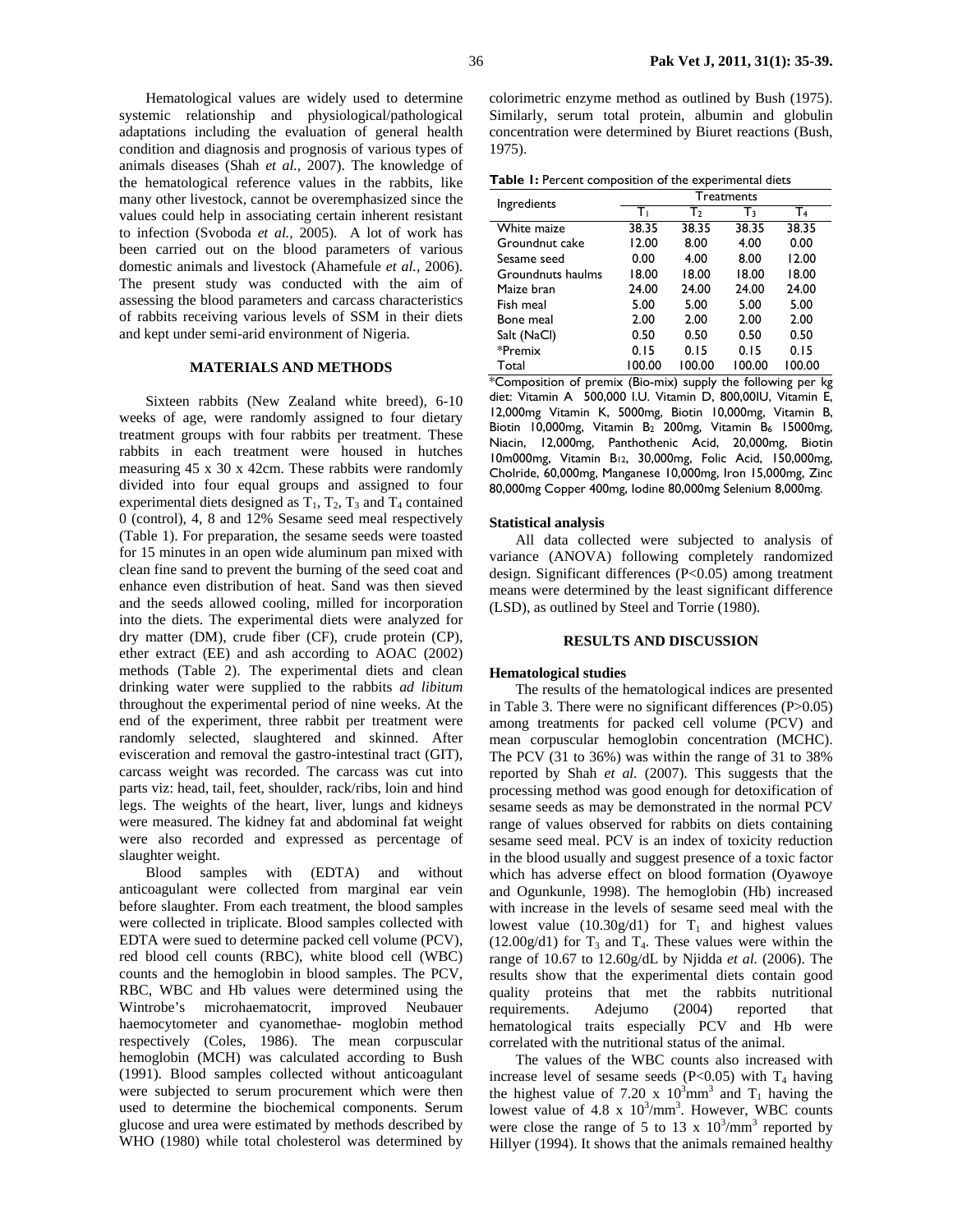because decrease in number of WBC below the normal range is an indication of allergic conditions, anaphylactic shock and certain parasitism or presence of foreign body in circulating system (Ahamefule *et al.,* 2008).

**Table 2:** Proximate composition of experimental diets

| Ingre-                                                 | Treatments   |              |              |              |              |  |  |
|--------------------------------------------------------|--------------|--------------|--------------|--------------|--------------|--|--|
| dients                                                 | Tι           | Т            | Т٦           | T4           | <b>SEM</b>   |  |  |
| <b>DM</b>                                              | $96.4 + 0.8$ | $95.0 + 0.8$ | $95.0 + 0.8$ | $96.1 + 0.8$ | $98.4 + 0.9$ |  |  |
| <b>CP</b>                                              | $22.4 + 1.6$ | $30.9 + 2.7$ | $31.5 + 1.2$ | $32.0 + 0.8$ | $30.1 + 0.8$ |  |  |
| CF                                                     | $11.0 + 1.3$ | $11.0 + 1.3$ | $13.0 + 1.3$ | $19.5 + 1.2$ | $39.0 + 1.3$ |  |  |
| EE.                                                    | $16.5 + 1.5$ | $15.0 + 0.8$ | $13.5 + 1.3$ | $10.0 + 0.8$ | $9.5 + 0.9$  |  |  |
| Ash                                                    | $3.0 + 0.8$  | $2.0 + 0.9$  | $1.5 + 0.9$  | $1.5 + 0.9$  | $4.0 + 0.9$  |  |  |
| <b>NFE</b>                                             | $43.5 + 1.3$ | $37.9 + 2.1$ | $36.4 + 0.9$ | $33.1 + 1.3$ | $15.8 + 1.9$ |  |  |
| SSM=Sesame Seed Meal; DM=Dry matter; CP=Crude Protein; |              |              |              |              |              |  |  |

CF=Crude Fiber; EE=Ether Extract; NFE=Nitrogen-Free **Extract.** 

**Table 3:** Hematological indices of rabbits fed sesame seed meal

|                                           | Treatments                     |                   |                  |                   |             |  |
|-------------------------------------------|--------------------------------|-------------------|------------------|-------------------|-------------|--|
| Parameters                                | т.                             | Т›                | Т٦               | T4                | <b>SEM</b>  |  |
| <b>PCV (%)</b>                            | 31.0                           | 34.0              | 36.0             | 36.0              | 3.92        |  |
| $Hb$ (g/dL)                               | 10.3c                          | 11.3 <sup>b</sup> | 12.0a            | 12.0a             | $0.19*$     |  |
| WBC (x 103/mm3)                           | 4.8 <sub>c</sub>               | 5.4 <sub>b</sub>  | 5.2 <sub>b</sub> | 7.2 <sup>a</sup>  | $0.78*$     |  |
| RBC (x 10 <sup>6</sup> /mm <sup>3</sup> ) | 6.0a                           | 4.0 <sub>b</sub>  | 8.0 <sup>a</sup> | 7.0a              | $0.12*$     |  |
| MCV(f)                                    | 52.2 <sub>b</sub>              | 85.0a             | 45.0c            | 51.0 <sup>b</sup> | $0.31*$     |  |
| MCH(pg)                                   | 17.2 <sub>b</sub>              | 28.3a             | 15.0c            | 17.0 <sub>b</sub> | $0.003*$    |  |
| MCHC (%)                                  | 33.0                           | 33.0              | 33.0             | 33.0              | 4.27        |  |
| عقباست متملكا<br>د مند د ما               | difference and concentral to a |                   |                  |                   | سمكنك برومي |  |

Mean values bearing different superscripts in a row differ significantly (P<0.05);  $* =$  Significant (P<0.05); SEM = standard error of the means.

The RBC counts showed significant difference (P<0.05) among treatments. The values were within the range 3.8 to 7.9 x  $10^6/\text{mm}^3$  reported by Anon (2004). The values for MCV and MCH were higher in  $T_2$  (85.00fl and 28.30pg) than the other treatment groups. This may be due to the negative interaction between protein and energy levels in the diets. Barger (2003) reported that any increase in MCV, MCH and decrease in MCHC of rabbit above or below the normal range indicates macrocytic and hypochronic anemia, probably due to the increased activity of bone marrow and deficiency of some haemopoietic factors influencing the capacity of bone marrow to produce red blood cells (Awodi *et al.,* 2005). However, MCHC is very significant in the diagnosis of anemia. There was no negative effect of sesame seed meal inclusion on RBC up to 12%, since all the RBC values were within normal range. The higher values observed for MCV and MCH in  $T_2$  however, may not pose a serious problem since PCV, RBC, WBC and MCHC in all the treatments were within the normal ranges for healthy rabbits.

### **Serum biochemistry**

The results of the serum biochemistry are presented in Table 4. There were significant differences  $(P<0.05)$ among treatment groups except for albumin and total protein that showed no significant effect (P>0.05) among treatment groups. The values for albumin and total protein ranged from 4.10 to 4.20g/dL and 5.5 to 6.1g/dL, respectively. These values were close to the normal values of 2.5 to 4.0g/dL reported by Anon (1980) for albumin and 5.0 to 7.5g/dL for total proteins reported by Onifade and Tewe (1993). Similarly serum globin of values 1.30 to

2.0g/dL were within the ideal range of 1.5 to 3.3g/dL reported by Anon (2004). However, serum globulin values were higher in rabbits given sesame seeds compared to controls, (P<0.05). The normal values for albumin, total protein and globulin obtained in this study indicate nutritional adequacy of the dietary proteins for rabbits.

The blood glucose values ranged from 6.9 to 10.9 mmol/L although there was a significant decrease in group  $T_3$  was observed compared to control. The higher values observed in  $T_1$  (9.30mmol/L) and  $T_4$  (10.90mol/L) may not pose any problem, since Flurharty and Loerch (1996) reported that high energy did not have any detrimental effects on the health of the animals, but rather it increase the growth rate in the tropics. According to Mayes (1996), continues supply of glucose is necessary as a source of energy especially for the nervous system and the erythrocytes. However, the normal range of blood sugar level obtained for rabbits in this study indicate that the animals were not surviving at the expense of body tissues.

Serum total blood cholesterol values ranged from 3.80 to 4.50mmol/L and were lower in rabbits of  $T_4$  group compare to control. These values are within the range of 3.8 to 8.00mmol/L reported by Njidda *et al*. (2006), who fed rabbits with molasses as energy source in a tropical environment. Since there was no sign of ill health observed in the rabbits and the protein levels in the diets were within the recommended levels, the possible explanation could be due to environmental factor. Blood urea concentration was also normal among treatment groups, suggesting also the effectiveness of processing methods. Increase on serum urea concentration in rabbits fed sesame seeds may suggest an increase in activities of urea enzymes ominthine, carbonyl transferase and arginase which may also indicate kidney damage (Ajagbonna *et al.*, 1999).The urea values ranged from (2.50 to 5.80mmol/L). The lowest and highest values were in  $T_1$  and  $T_4$ , respectively. The blood urea increased with increase in level of sesame seed meal in diet. The blood urea values were lower than that reported by Anon. (2004), but similar to that reported by Njidda *et al*. (2006) who fed rabbits using molasses as energy source in a tropical environment. Since there was no sign of ill health observed in the rabbits and the protein levels in the diets were within the recommended levels, the possible explanation could be due to environmental factor. Blood urea concentration was also normal among treatment groups, suggesting also the effectiveness of processing methods. The creatinine value ranged from 44 to 59µmol/L with the highest value in  $T_4$  and lowest in  $T_3$  It decreased with low level of sesame seeds, but increased with high level compared to control. The differences could be due to a reason that could not be explained.

### **CARCASS CHARACTERISTICS**

The results of the carcass characteristics are shown in Table 5. There were significant differences  $(P<0.05)$ among treatments for slaughter weight, carcass weight dressing percentage, loins and hind legs express as percentage of slaughter weight.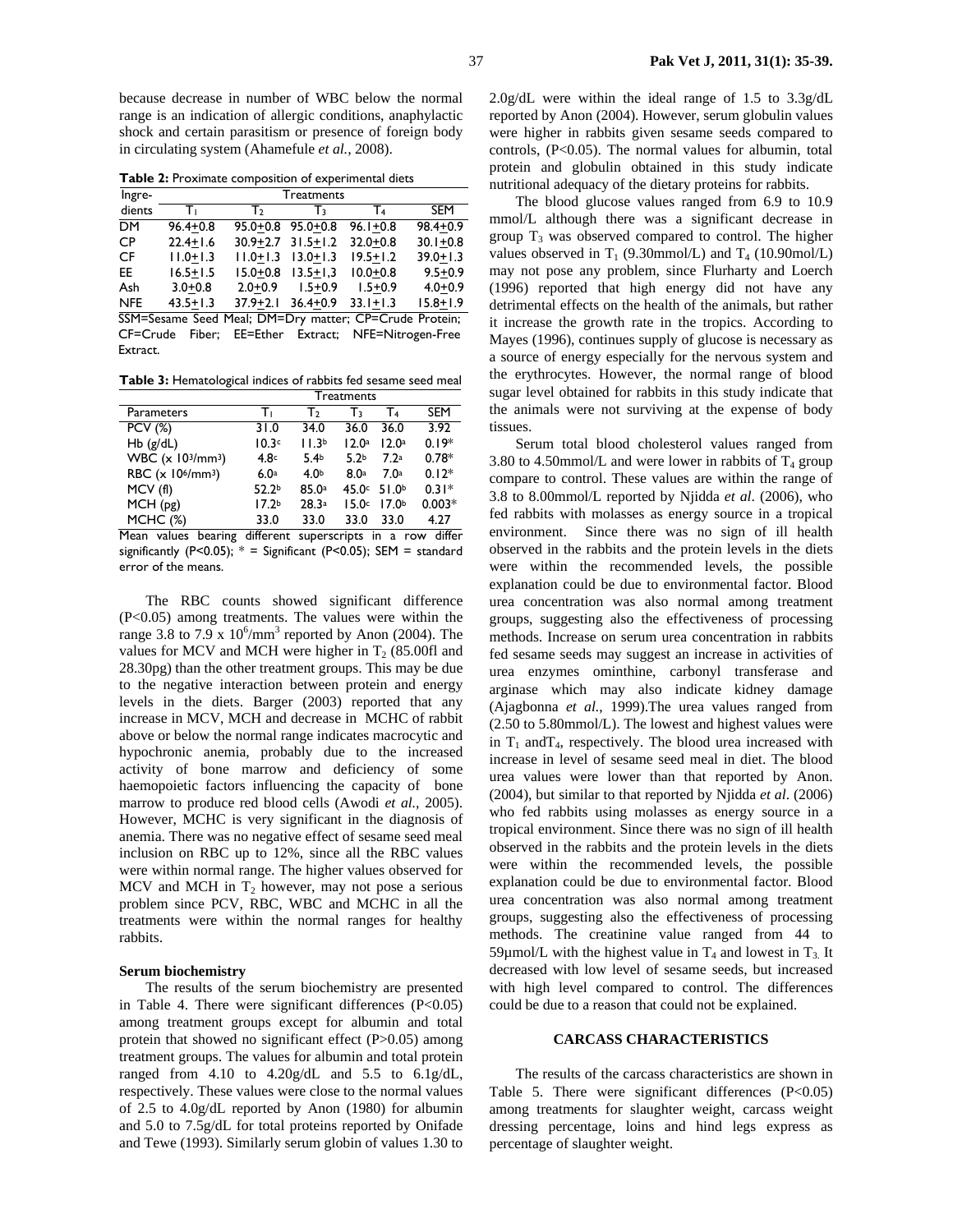**Table 4:** Blood chemistry of rabbit fed sesame seed meal

|                   | Treatments |                   |                  |                  |                   |            |
|-------------------|------------|-------------------|------------------|------------------|-------------------|------------|
| Parameters        | Units      | т.                | Тэ               | $\mathsf{T}_3$   | T4                | <b>SEM</b> |
| Albumin           | ng/dl      | 4. I              | 4.2              | 2.2              | 4.2               | 0.60       |
| Total protein     | ng/dl      | 5.5               | 6.1              | 6.1              | 6.0               | 2.83       |
| Globulin          | ng/dl      | 1.3 <sup>b</sup>  | 2.0 <sup>a</sup> | 1.9a             | 1.8 <sup>a</sup>  | $0.21*$    |
| Blood glucose     | nmol/L     | 9.3a              | 7.9ab            | 6.9 <sub>b</sub> | 10.9a             | $1.13*$    |
| Total             | nmol/L     | 4.0 <sup>a</sup>  | 4.3a             | 4.5a             | 3.8 <sub>b</sub>  | $0.20*$    |
| Cholesterol       |            |                   |                  |                  |                   |            |
| <b>Blood Urea</b> | nmo/L      | 2.5c              | 3.4 <sub>b</sub> | 3.7 <sub>b</sub> | 5.8a              | $0.02*$    |
| Creatinine        | ımol/L     | 50.0 <sup>b</sup> | 45.0c            | 44.0c            | 59.0 <sup>a</sup> | $1.32*$    |

Mean values bearing different superscripts in a row differ significantly (P<0.05).  $* =$  Significant (P<0.05).

**Table 5:** Effects of sesame seed meal on body components of growing rabbit expressed as percentage of slaughter weight

|                      |        | <b>Treatments</b> |                           |        |                                         |                    |
|----------------------|--------|-------------------|---------------------------|--------|-----------------------------------------|--------------------|
| Parameters           |        | Τт                | T <sub>2</sub>            | $T_3$  | T4                                      | SEM                |
| Slaughter            | weight |                   | 1150.0 $\frac{1150.0}{b}$ |        | 1216.7 <sup>a</sup> 1136.7 <sup>c</sup> | $1.49*$            |
| (g)                  |        |                   |                           |        |                                         |                    |
| carcass weight $(g)$ |        | 566.7b            | 566.7b                    | 600.0a | 566.7b                                  | $1.04*$            |
| Dressing %           |        | 45.3b             | 50.2a                     | 48.7a  | 48.3a                                   | $1.27*$            |
| Head                 |        | 8.7               | 8.7                       | 8.2    | 8.5                                     | 3.33NS             |
| Skin (Pelt)          |        | 7.3               | 8.7                       | 8.2    | 8.5                                     | 0.58 <sub>Ns</sub> |
| Tail                 |        | 0.5               | 0.5                       | 0.4    | 0.4                                     | 0.04N <sub>S</sub> |
| Feet                 |        | 2.4               | 2.4                       | 2.5    | 2.9                                     | 0.90NS             |
| Shoulder/forelegs    |        | 8.2               | 8.0                       | 9.5    | 7.4                                     | 0.90Ns             |
| Rack/ribs            |        | 10.6              | 10.8                      | 11.9   | 10.8                                    | 0.30 <sub>NS</sub> |
| Loin                 |        | 9.7 <sub>b</sub>  | 11.9a                     | 11.4a  | 12.3a                                   | $0.66*$            |
| Hind legs            |        | 18.2 <sub>b</sub> | 16.7c                     | 19.6ª  | 21.1a                                   | $0.82*$            |

Body component expressed as percentage of slaughter weight Mean values bearing different superscripts in a row differ significantly  $(P<0.05)$ . \* = Significant  $(P<0.05)$ .

**Table 6:** Effect of sesame seed meal on organ weight of rabbits expressed as percentage of slaughter weight

|               | Treatments       |                  |                  |                  |            |  |
|---------------|------------------|------------------|------------------|------------------|------------|--|
| Parameters    |                  | т›               | Т٦               | T4               | <b>SEM</b> |  |
| Heart         | 0.3              | 0.3              | 0.3              | 0.3              | 0.20       |  |
| Liver         | 3.8              | 3.3              | 3.4              | 3.6              | 2.25       |  |
| Lungs         | 0.6              | 0.6              | 0.5              | 0.8              | 0.11       |  |
| Kidneys       | 0.7              | 0.8              | 0.7              | 0.7              | 0.03       |  |
| Kidneys fat   | 1.2 <sup>d</sup> | 1.6c             | 2.3 <sup>a</sup> | 1.7 <sub>b</sub> | $0.20*$    |  |
| Abdominal fat | 0.9c             | 1.8 <sup>b</sup> | 2.7a             | 0.9c             | $0.12*$    |  |

Mean values bearing different superscripts in a row differ significantly (P<0.05).  $* =$  Significant (P<0.05).

Slaughter weight and carcass weight were higher in rabbits fed 8% sesame seed in diet compared to control. The dressing percentage ranged from 45.30 to 50.18 with the highest value for  $T_2$  and lowest for  $T_1$ . These values were lower than the range of  $50 - 60\%$  reported by Fielding (1991), who further stated that the dressing percentage will tend to be 50% or less if the rabbit is young, thin and with a full digestive tract at killing. This might be the possible reason why the dressing percentage was low. However, the values increased with sesame feeding compared to control. On the average, the relative weight of the shoulder (forelegs) appears to be lower when compared to that of the thigh (hind legs). This may be attributed to the late maturing characteristics of the fore legs especially the scapular regions (Ijaiya and Fasanya, 2004). The organ weights (Table 6) showed significant difference (P<0.05) for kidney fat and abnormal fat with a non significant effect (P>0.05) for heart, liver, lungs and kidneys. The kidney and abdominal fat were higher in  $T_3$  (2.28 and 2.75g) than the other treatment groups though the values for both kidney and abdominal fat were higher than the control group  $(T_1)$ . This may be due to the high content of fat in sesame seed meal as shown in Table1. The high dietary fat content of sesame seed meal might have led to excess deposition of adipose tissue (Sirato– Yasumoto *et al.,* 2001).

Values obtained for heart, lungs, kidney and liver weights (Table 6) in this study showed no significant difference (P>0.05) among treatment groups. It is a common practice in feeding trials to use weights of some internal organs like liver and kidney as indicators of toxicity. Bone (1979) reported that if there is any toxic elements in the feed, abnormalities in weights of liver and kidney would be observed. The abnormalities will arise because of increased metabolic rate of the organs in attempt to reduce these toxic elements or convert antinutritional agents to non-toxic metabolites. Our observation with the reported liver and kidney weights in rabbits of different treatment groups suggest that the test diets did not contain any appreciable toxin. Ekpo *et al.* (2009) observed no significant difference (P>0.05) among treatments for heart, lungs, kidney and liver weightof rabbits fed cassava tuber meals.

### **Conclusions**

Based on the results obtained, it appears that the inclusion of upto 12% sesame seed meal in to the diets of growing rabbits has no adverse effect on haematological parameters, serum biochemical indices and carcass characteristics of growing rabbits. However, the number of rabbits used in each group is too small to draw any conclusion. Further studies involving more number of rabbits are recommended.

### **REFERENCES**

- Adegbola TA, 1991. Energy requirement of rabbits in humid tropics. J Anim Prod, 1: 142–155.
- Adejumo DO, 2004. Performance, organ development and haematological indices of rats fed sole diets of graded levels of cassava flour and soybean flour (soygari) as substitutes for energy and protein concentrates. Trop. J Anim Sci, 7: 57–63.
- Ahamefule FO, BE Obua, I A, Ukweni, MA Oguike and RA Amaka, 2008. Haematological and biochemical profile of weaner rabbits fed raw or processed pigeon pea seed meal based diets. Afr J Agric Res, 3: 315- 319.
- Ahamefule FO, CA Ejiofor and JA Ibeawuchi, 2000. A comparative study of the constituents of cattle, sheep and goat milk in a hot humid environment. Disc Innov, 15: 64-68.
- Ahamefule FO, GO Eduok, A Usman, KU Ahamefule, BE Obua, and SA Oguike, 2006. Blood chemistry and haematology of weaner rabbits fed sun-dried, ensiled and fermented cassava peel based diets. Pak J Nutr, 5: 248–253.
- Ajagbonna OP, KI Onifade and U Suleman, 1999. Haematological and biochemical changes in rats given extracts of *Calotropis procera.* Sokoto J Vet Sci, 1: 36-42.